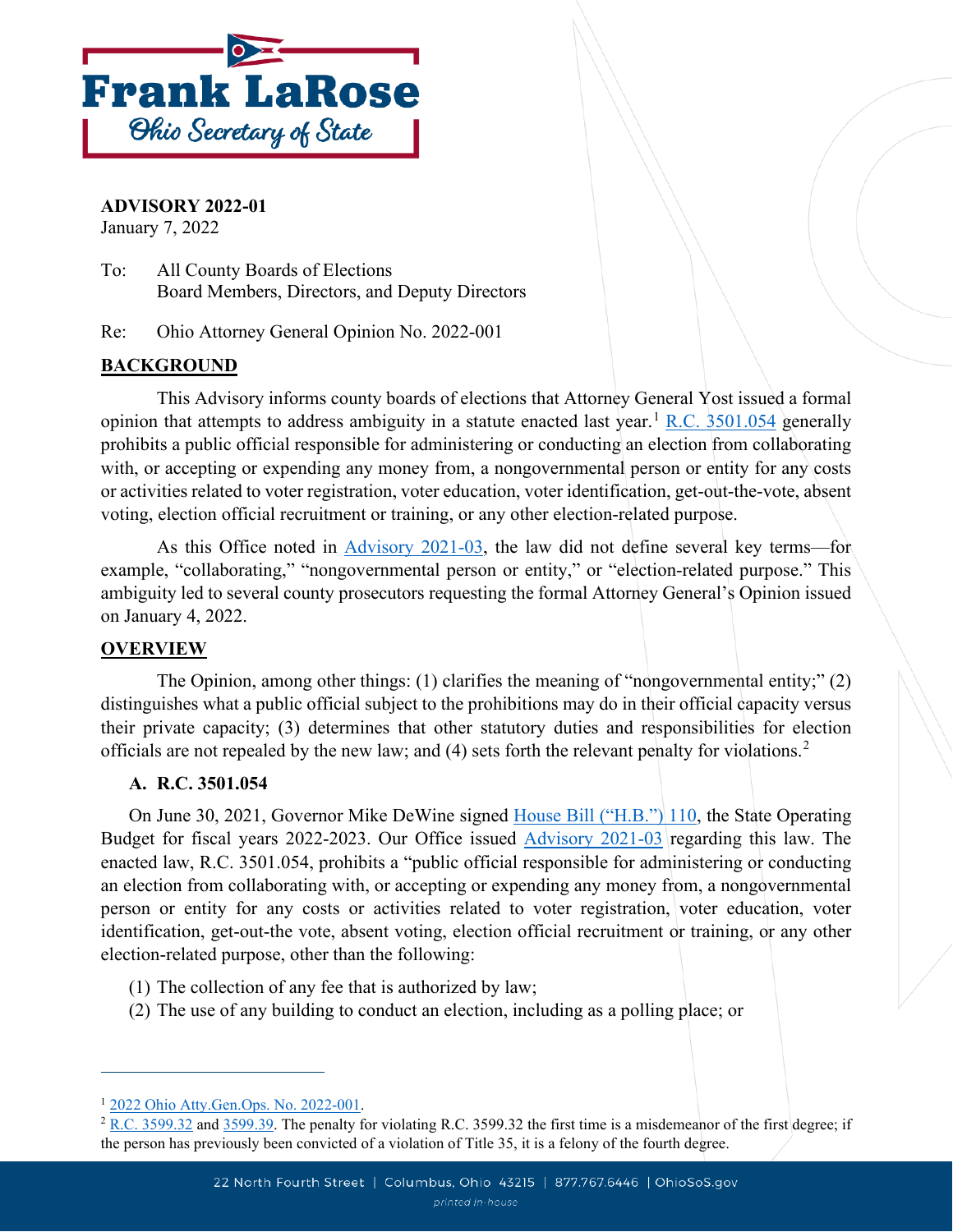(3) The donation of food for precinct election officials at a polling place on Election Day."[3](#page-1-0)

# **B. Nongovernmental Entity Defined**

The Opinion states that "a 'nongovernmental' person or entity is one who is neither a government official (in the case of a person) or a governing entity."<sup>[4](#page-1-1)</sup> The Opinion further explains that a 'nongovernmental person' is a person who is not (or is not acting in the capacity of) a public official" and "is not a public body established by law." Notably, the Opinion specifically determines that a political party is a nongovernmental entity.<sup>[5](#page-1-2)</sup>

# **C. Clarification Regarding Prohibitions**

The Opinion explains that the law's prohibition against a public official collaborating with nongovernmental persons or entities only applies while the public official is acting in their official capacity. Moreover, "nothing in R.C. 3501.054 explicitly limits a public official's ability to collaborate with nongovernmental persons or entities when acting in his or her private capacity." (Emphasis in original). [6](#page-1-3) The Opinion states explicitly that the law does not prohibit a board of elections member from serving on a political party central or executive committee.<sup>[7](#page-1-4)</sup>

# **D. Meaning of "Collaborate"**

The Opinion notes that neither the law nor any other part of the Ohio Revised Code defines the term "collaborate." However, the Opinion states that "two or more parties 'collaborate' when they combine their efforts to work toward a common goal" or rather, "collaboration entails 'jointly administering a project."<sup>[8](#page-1-5)</sup>

## **1. What is prohibited "collaboration"**

The Opinion unfortunately does not explicitly provide examples of prohibited collaboration with nongovernmental persons or entities, except to state that "R.C. 3501.054 prohibits public officials from collaborating with nongovernmental persons or entities only when the public official is acting in his or her official capacity."<sup>[9](#page-1-6)</sup>

## **2. What is not prohibited "collaboration"**

The Opinion notes that the following are examples of permissible activities:

- Answering a non-profit organization's questions about registration requirements
- Setting up a booth to register voters or recruit poll workers at an event hosted by another entity
- Publicizing information relative to registration or elections
- Conducting voter education outlining voter identification, absent voters ballots, provisional ballots, and other voting requirements
- Youth mock voting programs run by volunteers
- Advertising voter registration information in newspapers

<span id="page-1-1"></span><span id="page-1-0"></span>

<sup>&</sup>lt;sup>3</sup> [R.C. 3501.054.](https://codes.ohio.gov/ohio-revised-code/section-3501.054)<br>
<sup>4</sup> [2022 Ohio Atty.Gen.Ops. No. 2022-001a](https://www.ohioattorneygeneral.gov/getattachment/01e711c5-9c90-42c3-bf5c-659e8f779f2e/2022-001.aspx)t page 5.<br>
<sup>5</sup> 2022 Ohio Atty.Gen.Ops. No. 2022-001at pages 3 to 4.

<span id="page-1-2"></span>

<span id="page-1-3"></span><sup>6</sup> [2022 Ohio Atty.Gen.Ops. No. 2022-001](https://www.ohioattorneygeneral.gov/getattachment/01e711c5-9c90-42c3-bf5c-659e8f779f2e/2022-001.aspx) at page 4.

<span id="page-1-4"></span><sup>7</sup> [2022 Ohio Atty.Gen.Ops. No. 2022-001](https://www.ohioattorneygeneral.gov/getattachment/01e711c5-9c90-42c3-bf5c-659e8f779f2e/2022-001.aspx) at page 7.

<span id="page-1-5"></span><sup>8</sup> [2022 Ohio Atty.Gen.Ops. No. 2022-001](https://www.ohioattorneygeneral.gov/getattachment/01e711c5-9c90-42c3-bf5c-659e8f779f2e/2022-001.aspx) at page 7.

<span id="page-1-6"></span> $9$  [2022 Ohio Atty.Gen.Ops. No. 2022-001](https://www.ohioattorneygeneral.gov/getattachment/01e711c5-9c90-42c3-bf5c-659e8f779f2e/2022-001.aspx) at page 1.